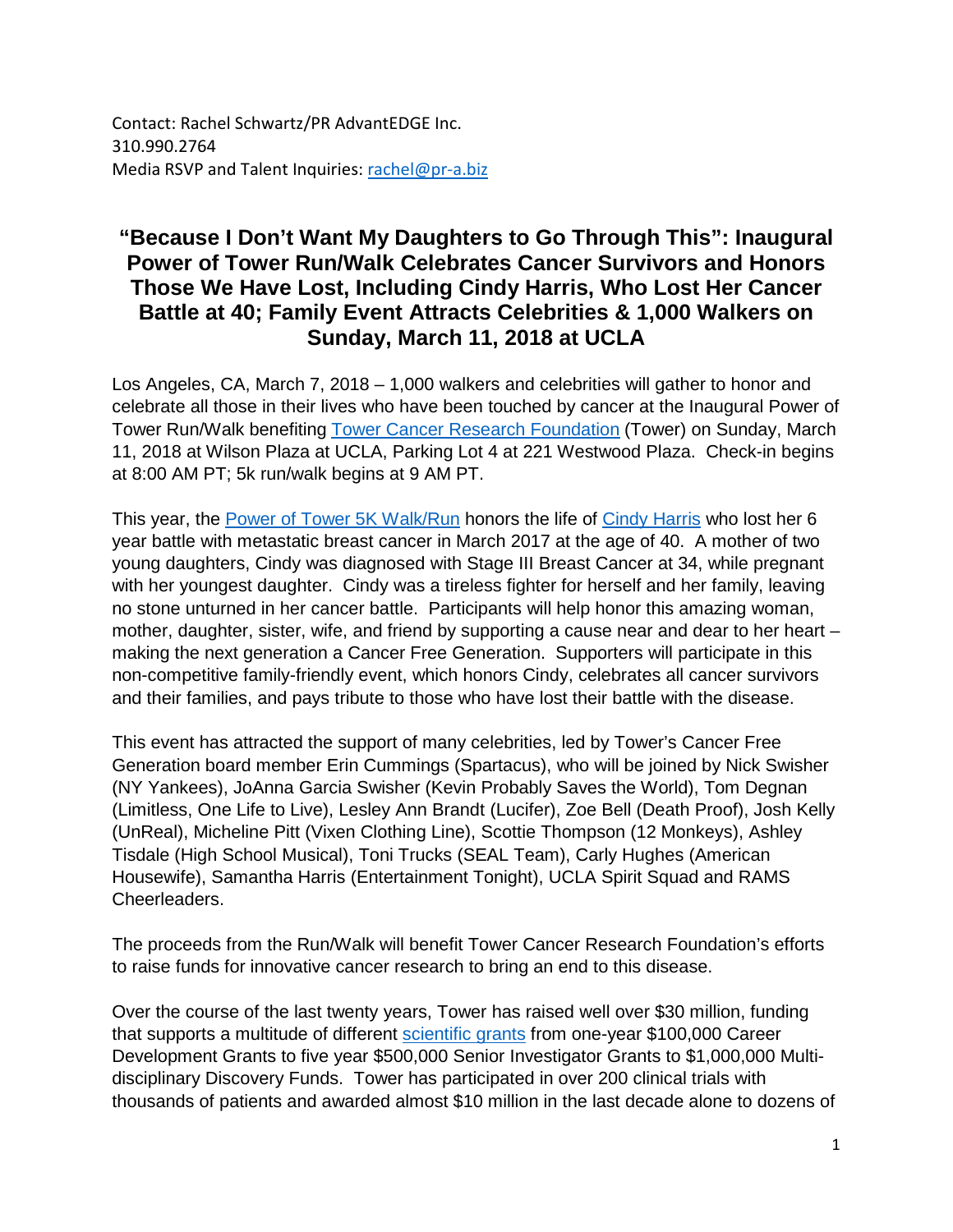physician scientists pursuing novel hypotheses, including over \$3 million to talented young researchers through Career Development Grants. These young grantees often demonstrate such promising results that they later obtain large grants from other foundations and research institutions. Tower's initial \$3 million investment has led to almost \$40 million in additional clinical research funding. Tower's Discovery Fund encourages the pursuit of high-risk, high-reward research projects by providing scientists with funding upfront, thereby removing barriers to entry. Tower believes that leading-edge and novel ideas may not yet qualify for traditional grant funding due to a lack of preliminary data. The foundation recognizes the importance of nurturing the regional pool of rich research talent because important breakthroughs have come from unexpected directions and provided new perspectives.

Tower's patient support division, [Magnolia House,](http://towercancer.org/lacansurvive/) is a unique integrative survivorship wellness center with [in-depth innovative programs](https://www.towercancer.org/magnolia-house-calendar/) offered free to cancer survivors and their loved ones. Tower's goal is to help participants develop a physical and emotional toolkit to manage the challenges of the disease. [Magnolia House's vanguard programs](https://www.towercancer.org/the-meryl-kern-survivorship-program/) and workshops include 6-week classes for cancer survivors that address end-stage disease challenges, classes for cancer caregivers, cooking classes to develop a nutritional approach to cancer survival, and individually tailored experiences such as a one-on-one fitness training with a cancer-trained therapist, among a host of offerings. Tower also supports a variety of Southern California [community partners](http://towercancer.org/community-partnerships/) who bring vital cancer programs to underserved populations throughout Los Angeles.

Tower's young leadership division, [Cancer Free Generation](http://towercancer.org/cancer-free-generation/) (CFG), seeks to identify, among their peers in Southern California, visionary and innovative doctors, medical professionals and researchers and enable them to [discover and implement new ideas and](http://towercancer.org/research-grants-about/)  [techniques to conquer cancer.](http://towercancer.org/research-grants-about/) Additionally, CFG's efforts support young people and their families impacted by cancer, so that they may approach life with renewed strength and optimism. With this dual approach, CFG's goal is to help ensure that the next generation becomes the first cancer free generation. [Many members of CFG's](http://towercancer.org/bio-kelly-prather/) leadership are, themselves, young cancer survivors. Cindy was a committed member of CFG, and her husband Ben remains dedicated to ensuring that their daughters grow up as a Cancer Free Generation, never having to face cancer like Cindy was forced to do.

To register for the walk, visit <https://fundraising.poweroftower.org/PowerofTower> or call 310.299.8470.

Generously Sponsored By: Children's Hospital Los Angeles **IronGate** UCLA Jonsson Comprehensive Cancer Center UCLA Mattel Children's Hospital Cedars Sinai - Tower Hematology Oncology Medical Group Media Sponsor: Modern Luxury Angeleno Finish Line Festival Sponsor: Tender Greens